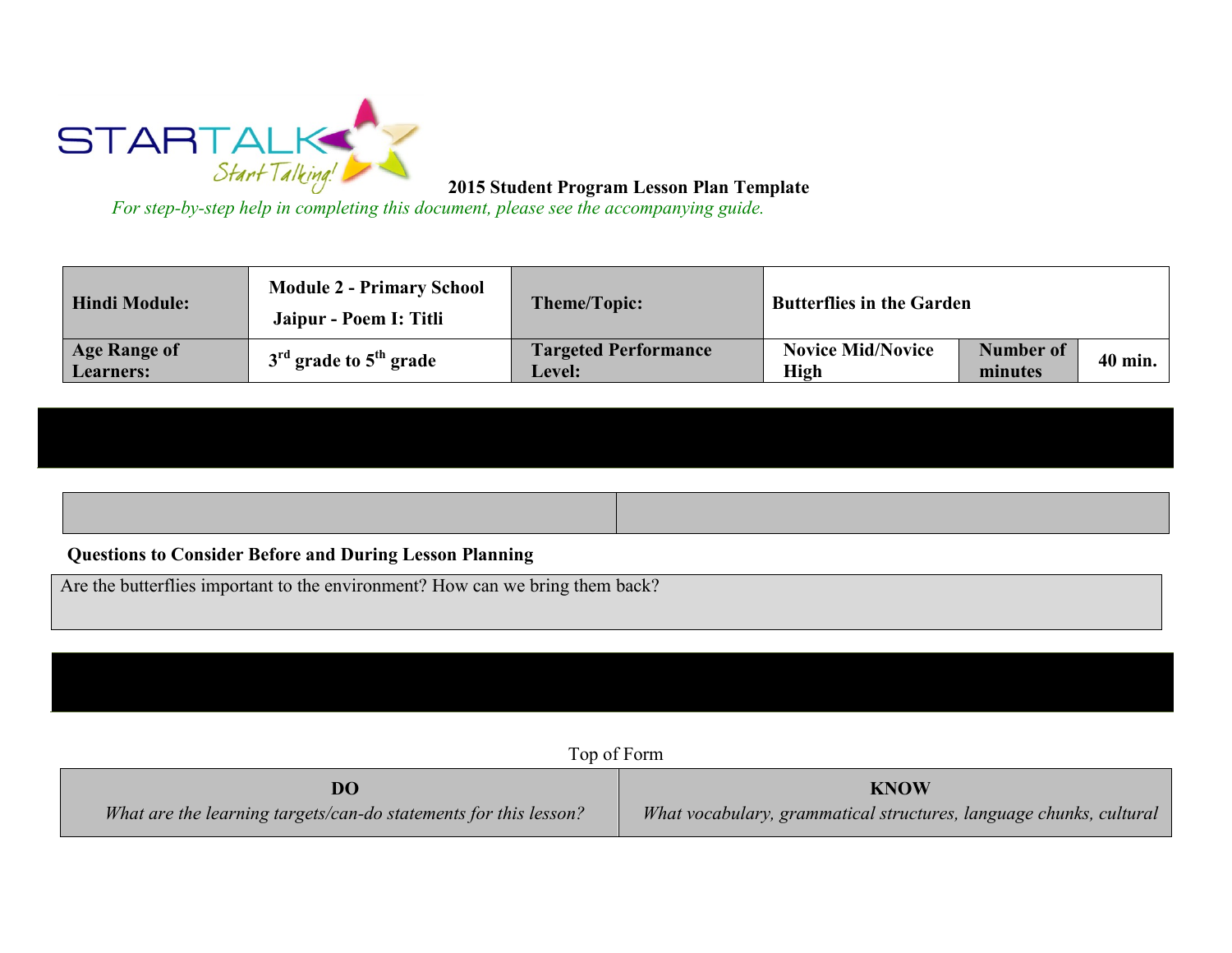|                                                                                                                                                                                                      | knowledge, and content/information do learners need to accomplish<br>the lesson can-do?                                                                                                                                                                                                                                                                                                                                                                                                                                                                                                                                      |
|------------------------------------------------------------------------------------------------------------------------------------------------------------------------------------------------------|------------------------------------------------------------------------------------------------------------------------------------------------------------------------------------------------------------------------------------------------------------------------------------------------------------------------------------------------------------------------------------------------------------------------------------------------------------------------------------------------------------------------------------------------------------------------------------------------------------------------------|
| I can answer simple questions about butterflies.<br>I can make simple statements about the colors of butterflies.<br>I can ask simple questions about what butterflies or other insect eat or<br>do. | Students will learn vocabulary related to colors, flowers and food.<br><b>Colors:</b><br>$\bullet$<br>rang-color<br>haraa-green<br>laal-red<br>piilaa-yellow<br>baiNganii- purple<br>bhuuraa- brown<br>safed-white<br>kaalaa-black<br>naarangii-orange<br>gulaabii-pink<br>rangiin-colorful<br>berang-colorless<br>halkaa-light<br>gaaRhaa-dark<br><b>Flowers:</b><br>$\bullet$<br>Gulaab (m) - rose<br>guRhal - hibiscus<br>kamal-lotus<br>gul abbaas mirabilis jalapa<br>champaa -champa<br>chamelii- jasmine<br>surajmukhii-sunflower<br>kumud-water lily<br>maulsari- maulsari<br>guldawrii/chadramallikaa-chrysanthemum |
|                                                                                                                                                                                                      | <b>Fruits:</b><br>$\bullet$<br>phal (m)-fruit<br>$a$ am $(m)$ - mango                                                                                                                                                                                                                                                                                                                                                                                                                                                                                                                                                        |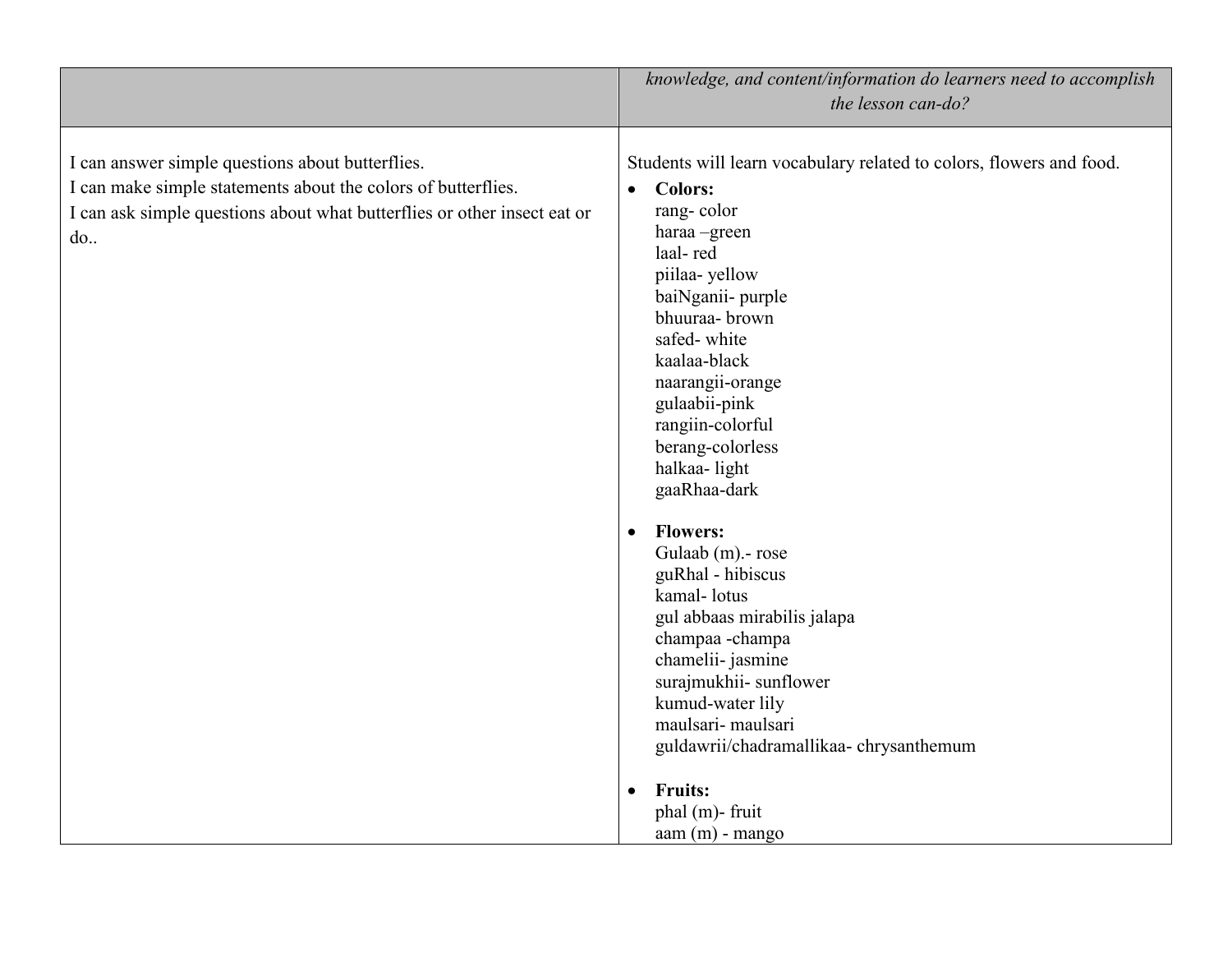| papiitaa (m) - papaya                                               |
|---------------------------------------------------------------------|
| santraa (m) - orange                                                |
| seb (m)- apple                                                      |
| kelaa (m)- banana                                                   |
| anaar $(m)$ – pomegranate                                           |
| amruud (m)- guava                                                   |
| $tarbuuj(m) -water$ melon                                           |
| kharbuuj (m)-musk melon                                             |
| anaaras (m)-pine apple<br>naashpaatii (f) - pear                    |
| anjiir $(m)$ - fig                                                  |
| khajuur $(m)$ - date                                                |
|                                                                     |
| <b>Some action verbs:</b><br>$\bullet$                              |
| To fly-uRnaa                                                        |
| To drink-piinaa                                                     |
| To hover-maRraanaa                                                  |
| To come-aanaa                                                       |
| to go- jaanaa                                                       |
|                                                                     |
| <b>Present Habitual Tense:</b>                                      |
| The present Habitual construction usually indicates regular,        |
| frequent activities. The habitual aspect of the verb is formed by   |
| adding the right suffix -taa or -te or -tii to the verb stem.       |
| -taa (masculine, singular)                                          |
| -te (masculine, plural)                                             |
| -tii (feminine, singular and plural)                                |
| The appropriate present tense form of honaa is used the mark the    |
| tense.                                                              |
| Present Habitual Tense : Verb stem + $taa/te/tii$ + auxiliary honaa |
| (Present)<br>For example:                                           |
| LaRkaa dauRtaa<br>hai.                                              |
| LaRke daurte<br>haiN.                                               |
| titlii uRtii hai.                                                   |
|                                                                     |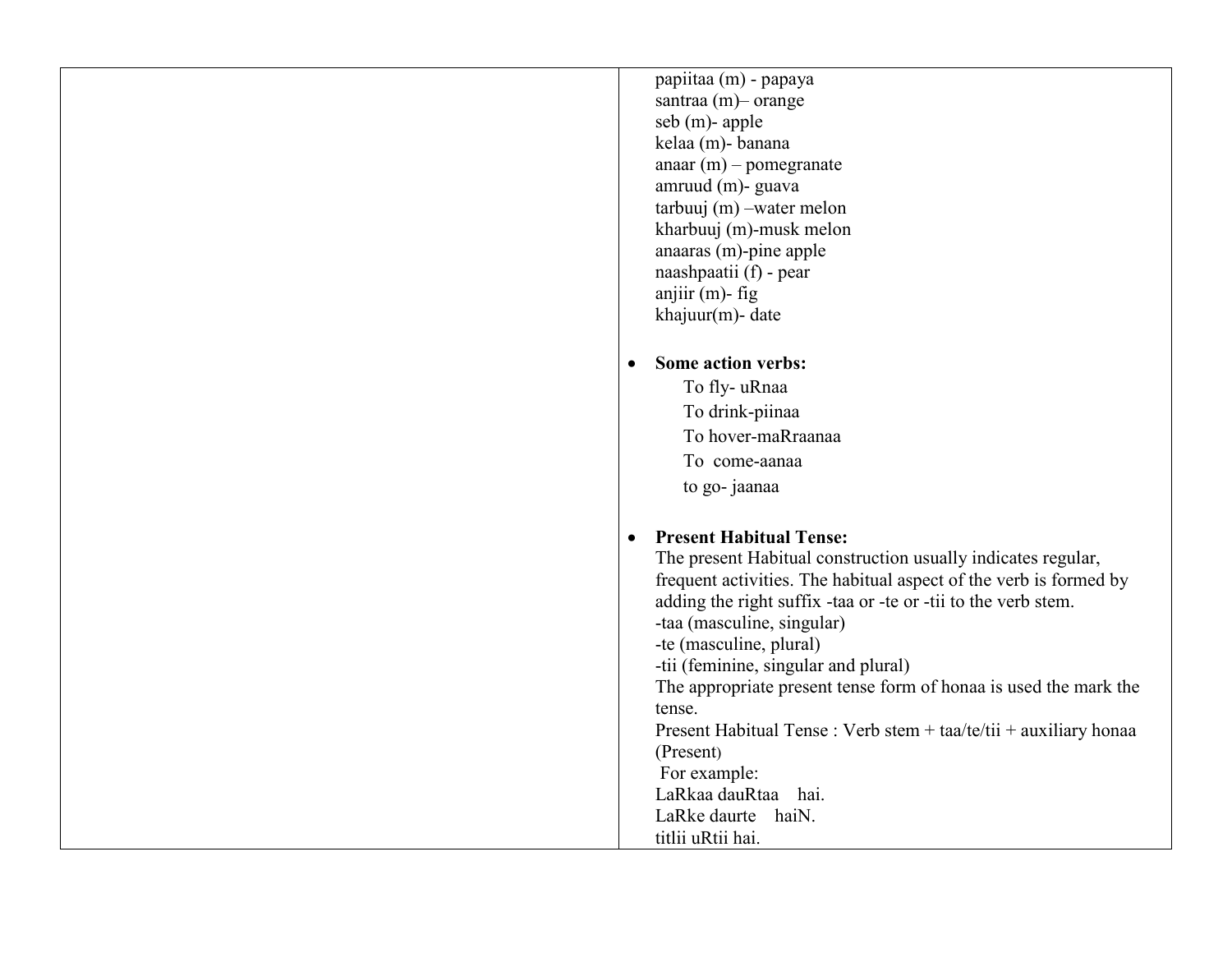|                | titliyaN uRthii haiN.                                        |  |
|----------------|--------------------------------------------------------------|--|
|                | Students will learn what insects do and what butterfly does. |  |
|                |                                                              |  |
| Bottom of Form |                                                              |  |

**What will learners do (learning tasks/activities/formative assessments) to demonstrate they can meet the lesson can-do?**

Students will play hot and cold game using two lines from the poem memorizing colors and few more phrases.

Students in pairs will play the game of identifying objects and naming them.

They will play charades to reinforce action verbs they learned.

Students will chose another insect and say two sentences about what the insect does.

## **How will you facilitate the learning?**  What activities will be used to ensure learners accomplish the lesson can-do?

## What will **the teacher** be doing? What will **the students** be doing?

## **Opening Activity** Students watch a slide- show,<http://www.mybioscope.net/Nature/Butterflies-of-India/i-4dZXqgM/A> on butterflies, plants, flowers, and trees in a garden. Teacher tells them about colors and vocabulary related to objects in the garden. **Time: 10 min. Learning Episode**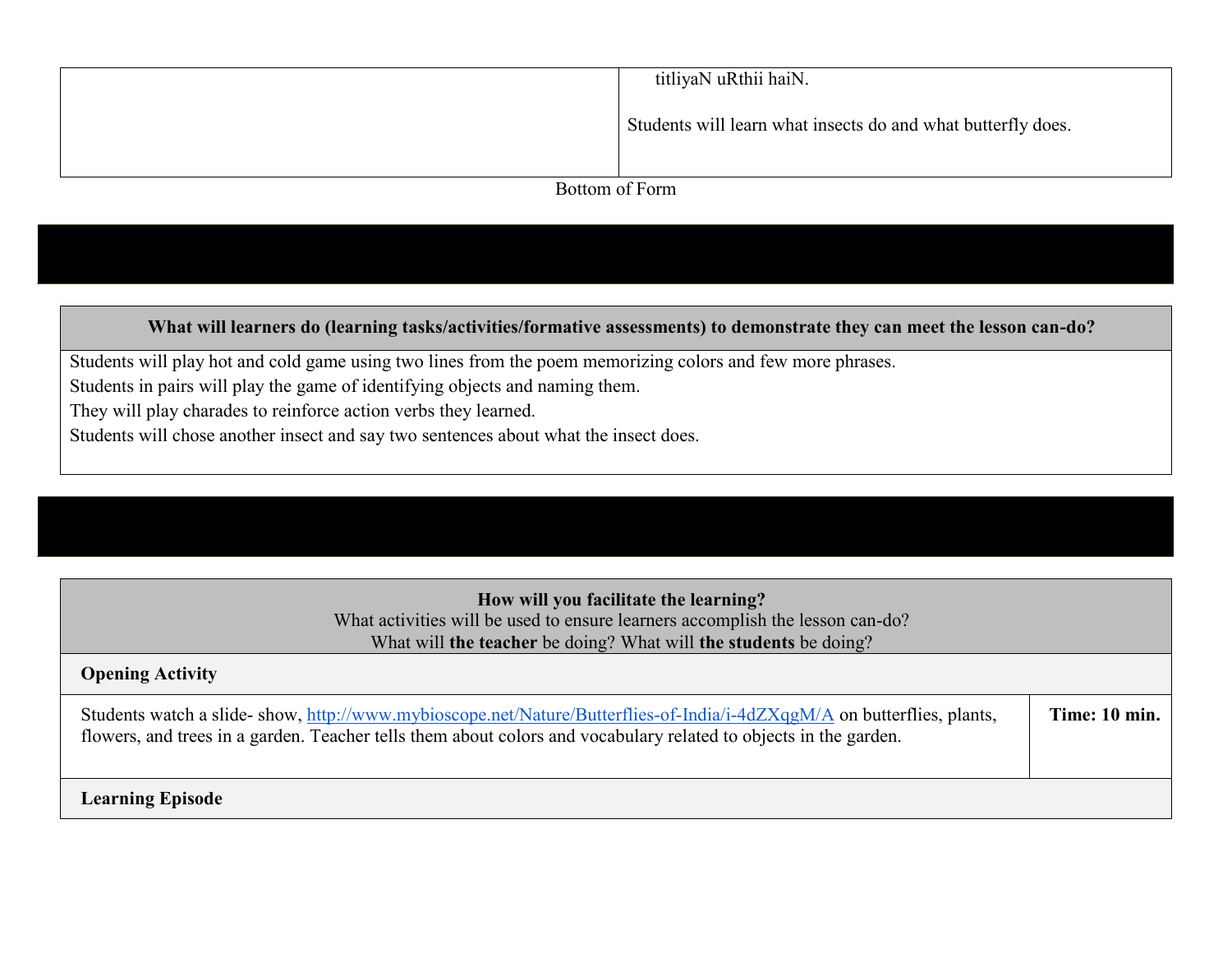| Students memorize two lines from of a poem and chant those lines as they participate in an activity, "hot and cold". The two<br>lines of the poem are "तितली रानी, तितली रानी, पास नहीं क्यों आती तितली, दूर-दूर क्यों रहती हो?".<br>One student leave the classroom; the other students hide a butterfly (butterflies are of different colors and hidden behind<br>objects in the classroom).<br>When the student returns, the class chants the two lines of the poem softer or louder depending on whether the student is<br>moving nearer to the object or farther away. Student will say the full sentence when he/she finds the object.<br>The class plays 3 to 4 rounds of this activity. | Time:<br>15 min. |
|-------------------------------------------------------------------------------------------------------------------------------------------------------------------------------------------------------------------------------------------------------------------------------------------------------------------------------------------------------------------------------------------------------------------------------------------------------------------------------------------------------------------------------------------------------------------------------------------------------------------------------------------------------------------------------------------------|------------------|
|                                                                                                                                                                                                                                                                                                                                                                                                                                                                                                                                                                                                                                                                                                 |                  |
| <b>Learning Episode</b>                                                                                                                                                                                                                                                                                                                                                                                                                                                                                                                                                                                                                                                                         |                  |
| Teacher takes out from a box paper cutouts of butterflies, a tree, flowers and insects. Teacher asks questions about the colors<br>of the items: the tree is green, butterfly is blue, flower is red, if not which color is it?                                                                                                                                                                                                                                                                                                                                                                                                                                                                 | Time:5 min.      |
| Students in pairs get different pictures and one partner holds and shows the picture and the other partner has to finish the<br>sentence stating the color of the picture and the object such as "The tree is green", "Butterfly is blue" etc They do it within<br>the specified time limit. Whoever finishes first wins.                                                                                                                                                                                                                                                                                                                                                                       |                  |
| <b>Learning Episode</b>                                                                                                                                                                                                                                                                                                                                                                                                                                                                                                                                                                                                                                                                         |                  |
| Students recite the poem about the butterfly (Poem I: Titli) following the example of the video. In the process, the teacher<br>focuses on key vocabulary related to the butterfly (butterfly flies, hovers on flowers, drinks nectar and goes to another<br>flower).                                                                                                                                                                                                                                                                                                                                                                                                                           | Time:10 min.     |
| The teacher leads a Total Physical Response activity to ensure that students have internalized the targeted action words.                                                                                                                                                                                                                                                                                                                                                                                                                                                                                                                                                                       |                  |
| <b>Learning Episode</b>                                                                                                                                                                                                                                                                                                                                                                                                                                                                                                                                                                                                                                                                         |                  |
| Students play charades in pairs. One student is given a card with an action word in a sentence from the poem. The other<br>student has to guess the word or sentence.                                                                                                                                                                                                                                                                                                                                                                                                                                                                                                                           |                  |
| <b>Learning Episode</b>                                                                                                                                                                                                                                                                                                                                                                                                                                                                                                                                                                                                                                                                         |                  |
| Students in pairs will pick one insect that the teacher has previously selected. Students will draw the insect and write two                                                                                                                                                                                                                                                                                                                                                                                                                                                                                                                                                                    | Time: 10         |